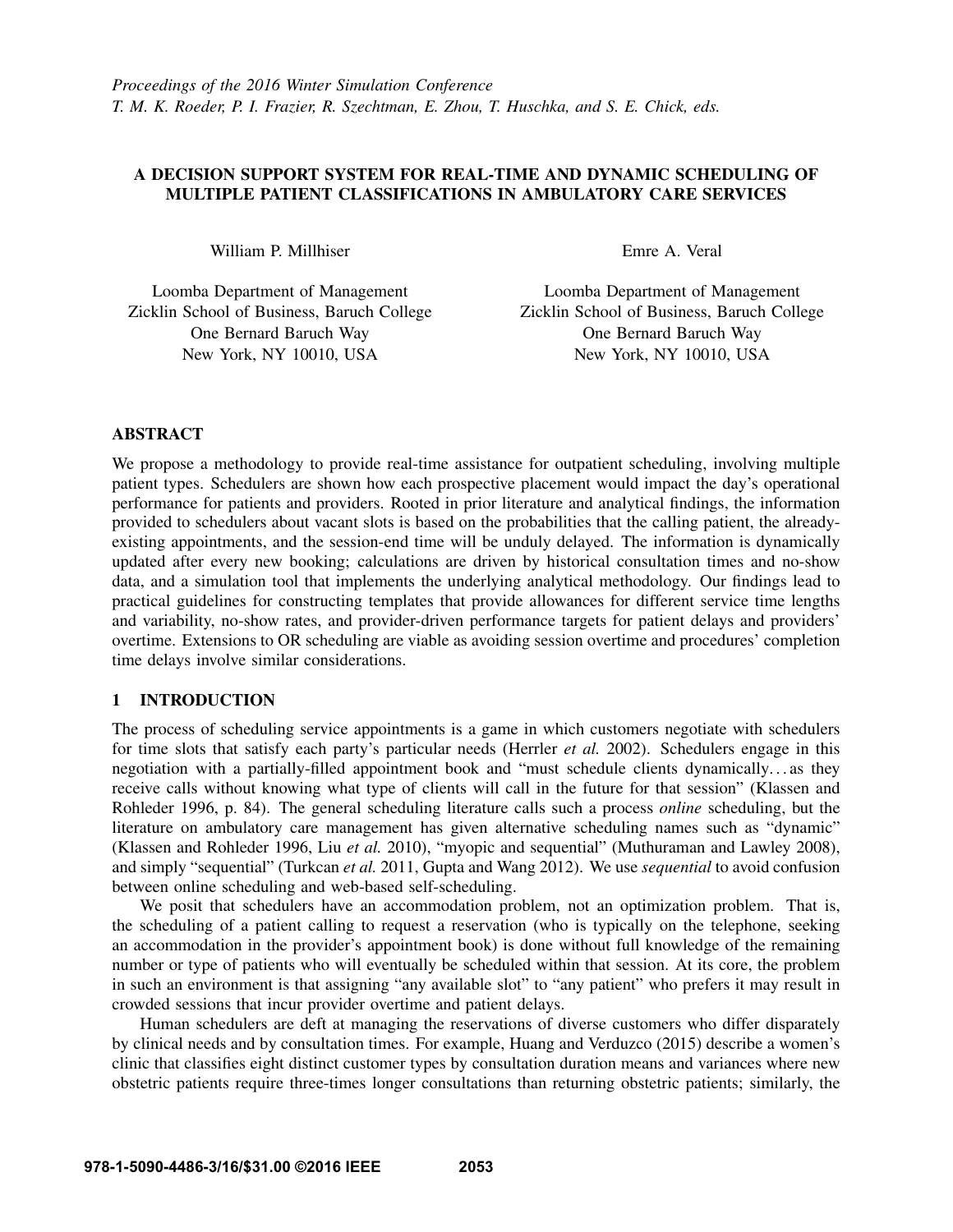standard deviation of postpartum consultation times is nearly three times that of birth control management patients.

Under such heterogeneity of service times, the patient type sequence impacts an outpatient clinic session's operating characteristics dramatically (Klassen and Rohleder 1996, Cayirli *et al.* 2006). This is due to the accumulation of variation as a session evolves; templates that sort customers by the smallestvariance-first rule accumulate variation in customer finish times more slowly than other sequences, yielding minimum patient waiting and provider overtime (Wang 1999, Millhiser *et al.* 2012, Mak *et al.* 2014b). If the customer types seen on a given day are identified before their appointments are scheduled—known as *offline* scheduling—then their sequence and schedule can be optimized to minimize customer waiting and provider idle and overtime (Oh *et al.* 2013, Berg *et al.* 2014, Mak *et al.* 2014a, 2014b).

There are three barriers to the forgoing research making an impact on practice, however. First is that clinic managers are interested in balancing multiple conflicting operational and financial performance objectives simultaneously. For instance, the patient encounter should not be hurried for quality of patient care and clinical outcomes; waits should be controlled and fair; the clinic session should not run into overtime too long or too often; the clinic should serve as many people as possible to provide access and drive revenues; providers should not find themselves with chronic wasted idle times. Gupta and Wang (2012) acknowledge that mathematical models that optimize all criteria become intractable, and indeed we are aware of no model that optimizes these criteria for multiple patient types as satisfactorily as a human scheduler might. The motivation for our proposed decision support tool is to acknowledge the ability of human schedulers, and to give them new information to enable more effective balancing of these tradeoffs.

The second barrier is that the literature on optimal appointment template design is based on cost-based objective functions where costs increase linearly in the expected delays. Economists have estimated the cost of waiting per ambulatory care visit (Ray *et al.* 2015a) and by demographic (Ray *et al*. 2015b) in the United States. Similarly, Robinson and Chen (2010) suggested a novel way to estimate waiting costs per unit time, but empirical studies repeatedly show that customers are insensitive to short waits and grow increasingly sensitive to long waits, suggesting waiting costs grow exponentially in the delay (see Millhiser and Veral 2015 for references). Operational metrics such as the probability of delays and the probability of overtime capture nonlinear delay disutilities, alleviate the need to value the doctor's time (vis-a-vis the ` patient's) and as our informal interviews of ambulatory care managers in two large hospital systems in the New York Metropolitan Area suggest, are more intuitive for decision makers. Rather than scheduling to trade off difficult-to-estimate costs, scheduling to achieve probabilistic delay targets allows a clinic to space customer arrivals so that each customer enjoys about the same fair chance of waiting as every other customer (Turkcan *et al.* 2011, Huang *et al.* 2012, Sim and Qi 2012, Millhiser *et al.* 2012, Millhiser and Veral 2015). Scheduling with delay targets is more easily explained to the broad array of stakeholders including customers, schedulers, administrators, and clinicians. Furthermore, delay targets are akin to the widely-accepted service level agreements in other service industries (Millhiser and Veral 2015).

A third barrier is the reality that a small number of vendors dominate the electronic health record market (McCormack 2014). For example, consider Epic Systems which has the greatest market share (Gregg 2014). Given that Epic has an appointment-scheduling feature, and given how the dominance of Epic can slow IT innovation (Koppel and Lehmann 2015), the reality is that the foregoing scheduling algorithms will not replace the human scheduler who is increasingly supported by large, outsourced IT system. Even web-based self-scheduling services such as Zocdoc.com will not replace the ubiquitous human scheduler in the foreseeable future (Francis 2014).

To circumvent these barriers, we propose a decision support tool that informs the scheduler—at the moment a new customer calls to request an appointment—how that caller's service type affects the following session operating characterizes for every available slot within every day within the booking horizon: (a) the provider's probability of incurring overtime, (b) the calling patient's probability of incurring a service delay, and (c) the probability that the calling customer imposes a delay on existing customers in the appointment book. The decision support tool dynamically updates these probabilities after every appointment is added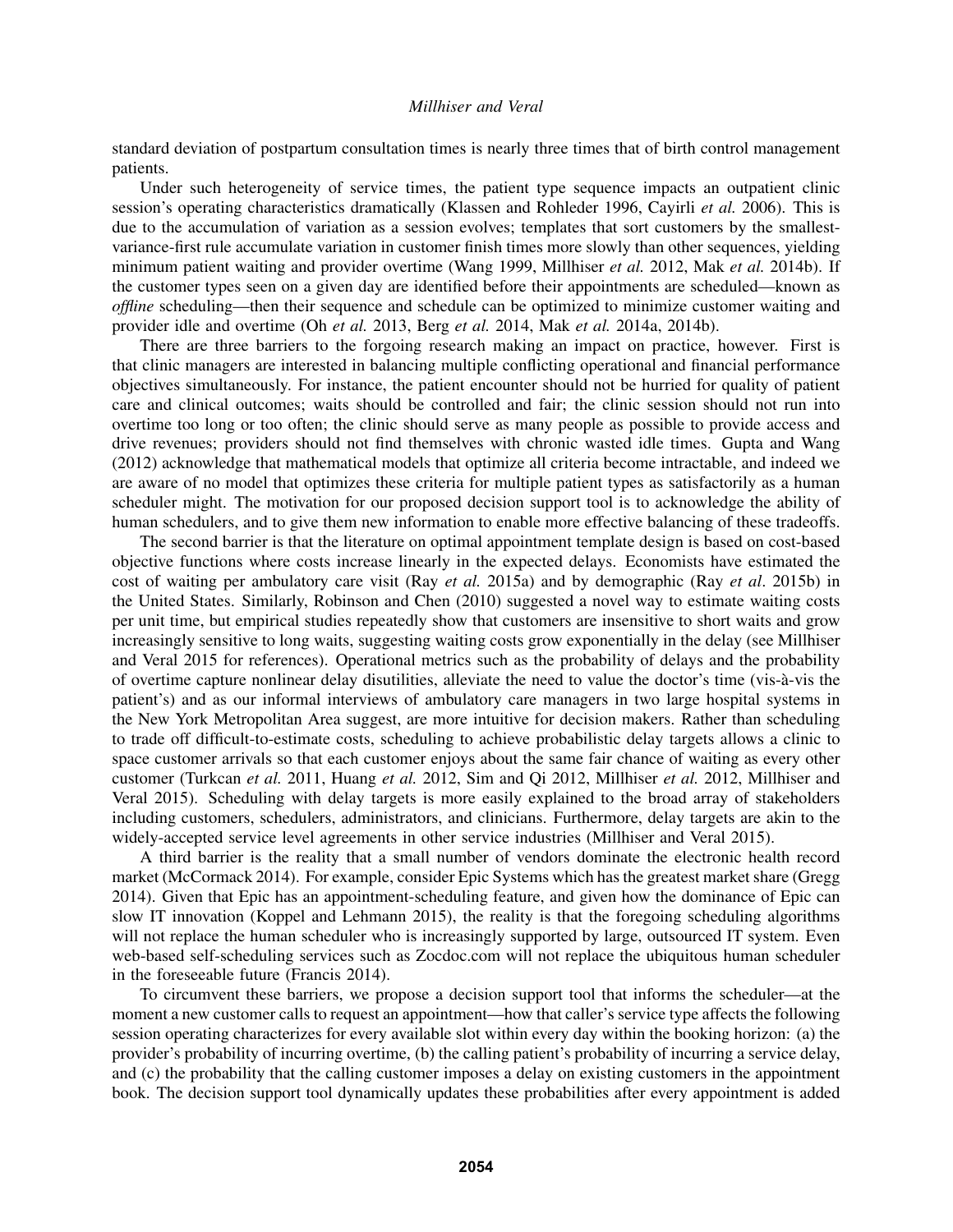or subtracted (due to cancelations). The knowledge of  $(a)$ ,  $(b)$ , and  $(c)$  informs the scheduler during each negotiation, and this information benefits both the clinic and the customer. In other words, rather than forcing a scheduling template upon a provider, the tool allows the scheduler to sequentially build the template, customer-by-customer, with the needs of the clinic and the needs of the customer in mind. It allows the scheduler to simultaneously manage the appointment delay and within-day waiting.

We submit that these three metrics are sufficient. We do not include the probability of provider idle time because idle time is corrected by scheduling more patients (and the scheduler is already able to trade-off the number of patients scheduled in a session and the conflicting goal of managed wait times). In other words, our decision support tool allows the scheduler to focus on the metrics that matter—the number of patients in the appointment book (i.e., revenue and access), the probability of overtime (i.e., operating cost), and the probability of patient delays (i.e., customer service) without distracting with additional information. Particularly noteworthy is the fact that this approach strips away the inherent subjectivity in traditional cost optimization approaches as delay costs must be subjectively and often arbitrarily assigned to both provider and patient delays.

The contribution of this work is new insights on sequential outpatient scheduling when (i) there are multiple customer types that differ by consultation time and duration, (ii) the clinic has collected empirical data on each type's historical service times and no-show probabilities, (iii) a clinic's strategic goal is to maximize customer choice in terms of allowing patients of all types to be booked at all times, (iv) a clinic's operational goals are to maximize fairness in customer waits while limiting session overtime and customer waiting, (v) and a human scheduler assigns customers times in the appointment book sequentially as they call (before the total session demand is known), and (vi) customers may be offered slots within a day or across multiple days. Furthermore, this paper is a first step at generalizing Millhiser and Veral (2015) in the case of multiple patient types.

### 2 LITERATURE REVIEW

The study of sequentially booking appointments is rooted in the so-called online scheduling theory; Sgall (1998) and Pruhs *et al.* (2004) summarize prior work in this area. In the healthcare application area, the dynamics and components of a sequential booking process are summarized in Gupta and Wang (2012).

For sequentially scheduling multiple patient types, it may be useful to review the performance of different rules toward this end. Walter (1973) demonstrated how clustering different patient types into homogeneous groups improves appointment system performance. Klassen and Rohleder (1996) studied customer types that differ by service time variances (with identical means), and confirm the efficacy of the smallest-variance-first rule (Pinedo and Wie 1986) for jointly minimizing customer waiting and provider idleness. Cayirli *et al.* (2006) expand Klassen and Rohleder's (1996) study across a wider range of environmental factors and customer types. Appointment slot durations are constant (not adjusted for the customer type), and so they find that placing returning patients first (i.e., padding the beginning of a session) yields less patient waiting and that placing new patients first (i.e., overbooking the beginning of the session) keeps provider idle time low. Cayirli *et al.* (2008) adjust the slot lengths to each type's mean consultation duration. A fixed service time coefficient of variation of 0.35 (not reported; verifiable in Cayirli 2004, pp. 107-108) implies that returning customers have smaller service time variance than new customers. They found, like Klassen and Rohleder (1996), that smaller-variance-first sequences minimize overall patient waiting and provider idle and overtime. They also show that if the value of the provider's time relative to the customers' time is sufficiently large, then the optimal sequence flips to new-customers-first without slot adjustment, i.e., starting the session with overbooking.

The foregoing studies fix the customer sequence prior to the booking period. In the present paper our sequential scheduling approach relaxes this requirement in favor of assigning customers to slots as they call in. In this case,"the best slot" is dynamically identified after every booking, but without considering future bookings.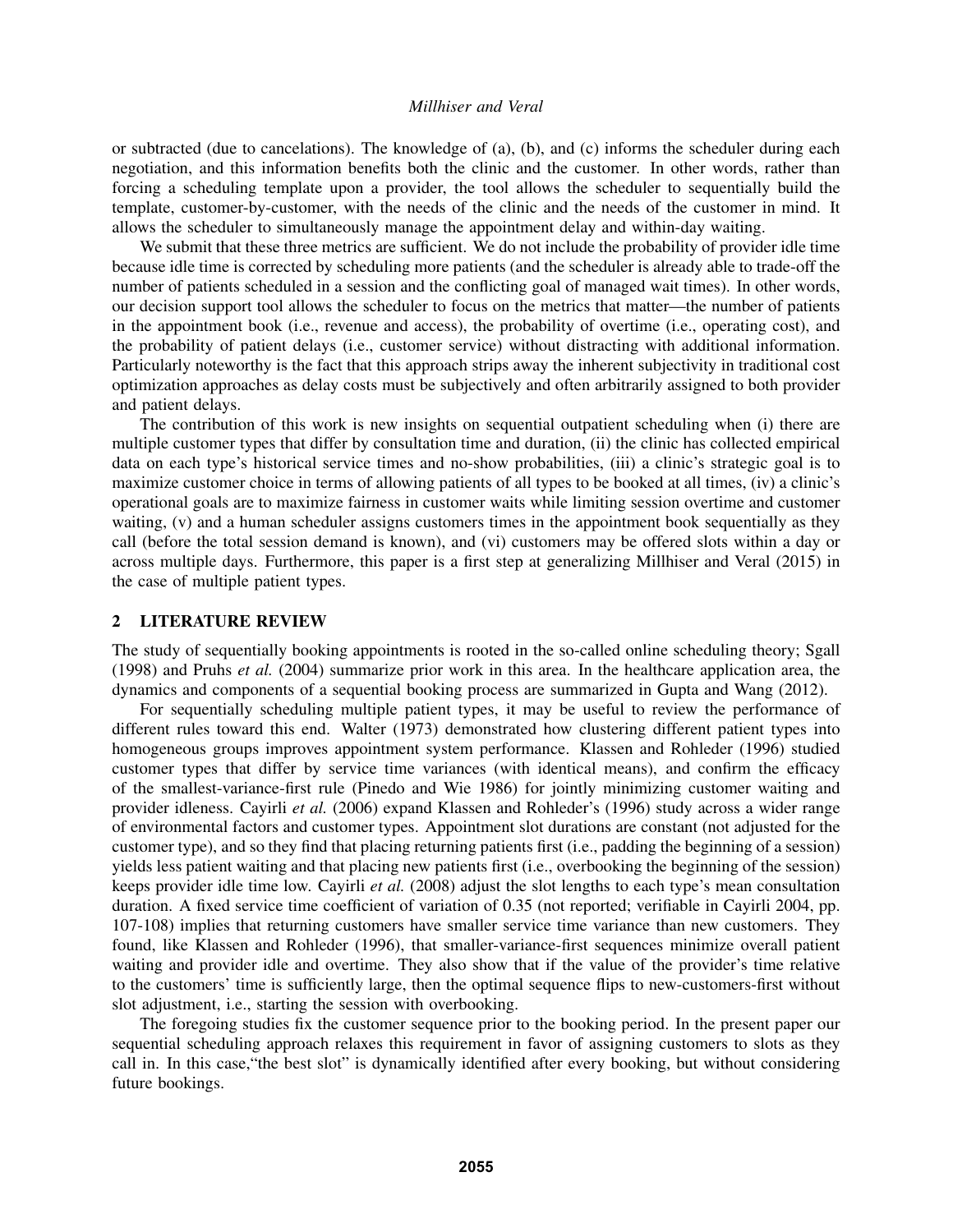The following five related papers model sequential scheduling under the assumption that customers are differentiated in their propensity to not show and are identical otherwise. Muthuraman and Lawley (2008) introduce sequential scheduling in a multiple-block scheduling system where customer assignment optimizes profit (rewards for each customer less costs of expected waiting and expected provider idle and overtime). The model was subsequently extended with other algorithms (Zeng *et al.* 2010), general service time distributions (Chakraborty *et al.* 2010), and dynamic programming models (Lin *et al.* 2011). Turkcan *et al.* (2011) employ an alternative objective that maximizes revenue subject to fairness constraints. They accept as many reservations as possible and assign every caller the appointment that yields the most even waiting experience of all patients scheduled so far. They stop accepting reservations when one of the following metrics exceeds a threshold: expected provider overtime, customer waits, or system congestion. Our metrics are similar, but we differ in that we classify patients by clinical needs (i.e., patient types/service time distributions) rather than no-show probabilities.

Zacharias and Pinedo (2014) extend the foregoing sequential scheduling models by differentiating customer types by their cost of waiting per unit time and their no-show probabilities. A heuristic identifies slots for overbooking to minimize expected customer waits and provider idle and overtime.

Our decision support tool is rooted in two assumptions about customer service—providers want to deliver fair within-day waiting and want to manage the appointment delay across days (say, such metrics as "time until first appointment," "3rd-day out," etc.). Toward the first end, Millhiser *et al.* (2012) assessed the fairness of common scheduling rules when customer types differ by mean and standard deviation of service durations. Introducing delay targets as a metric of operational performance, they show that common rules in the literature for scheduling multiple patient types lead to unfair waiting that accumulates at the end of a session, even when slot lengths are adjusted for customer type. As mentioned earlier, Turkcan *et al.* (2011) consider fair patient waits. So do Sim and Qi (2012) who propose assigning arrival times to a single class of customers so that a so-called "tardiness aware punctuality measure" keeps each customer's Conditional Value at Risk below a threshold. In a different direction, Millhiser and Veral (2015) provide a simulation methodology that allows schedulers to build templates that offer each patient the same chance *p* of waiting at most *t* time units.

Toward the second end (managing appointment delays), several authors have considered the day (of multiple available days) as the decision variable. Patrick *et al.* (2008) propose a model for directing calling patients to the day that gives the fairest appointment delay for all. In a different direction, Liu *et al.* (2010) model this day choice to maximize a "net reward" when no-show rates are correlated with appointment delays. While there is intense pressure on schedulers to accommodate patients as soon as possible to minimize appointment delays, our tool allows them to see the operational impact of such decisions for the first time.

#### 3 ANALYTICAL METHODOLOGY

We now describe the analytical framework and simulation methodology that underlie the decision support tool; our notation unifies that of Kaandorp and Koole (2007) and Liu *et al.* (2010). An outpatient clinic uses a separate appointment book for each physician. The scheduling horizon is of length *D* and at any moment appointment requests are being booked on days  $d = 1, 2, 3, \ldots, D$  into the future. We assume there is a single session on day *d* that consists of  $T_d$  slots of duration  $\Delta$  ( $\Delta$  is set in most scheduling software, and thus the same every day). For example, a 4-hour session 3 days from now could be  $T_3 = 48$  slots of length  $\Delta = 5$  minutes. There are *J* patient types, each with a unique service time distribution with mean duration  $\mu_j$  and standard deviation  $\sigma_j$ . The service time distributions are general and may be continuously or discreetly defined. A patient *j*'s type is further differentiated by the probability  $\rho_j$  of not showing,  $j = 1, \ldots, J$ . (Note that while the decision support tool we shall demonstrate at the conference uses the special case  $\rho_1 = \cdots = \rho_J$ , this limitation can be easily accommodated by the simulation model.)

On day *d* of the booking horizon, the vector  $x_d = (x_{d1}, x_{d2}, \dots, x_{dT_d})$  describes the current reservations in the appointment book where  $x_{dt} = 0$  if there are no reservation on day *d*, slot *t*, and  $x_{dt} = j$  if the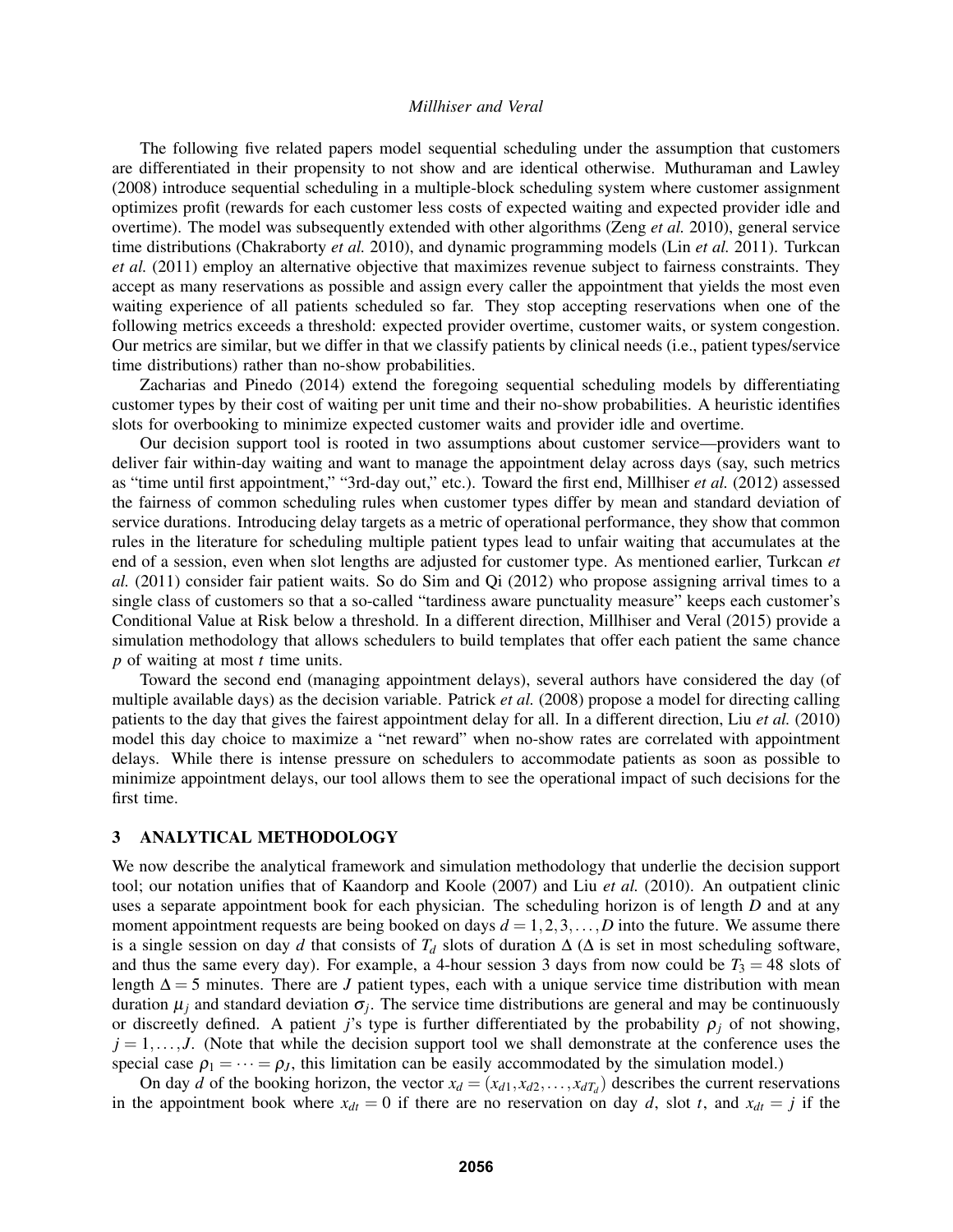reservation in slot *t* is a type-*j* patient. The sequence of vectors  $x_1, \ldots, x_D$  describes the current state of the appointment book across the scheduling horizon. In summary, the pair  $(d, t)$  denotes slot  $t$  on day  $d$ , and *xdt* denotes the type of patient assigned to that slot, if any. The notation is summarized subsequently.

- $D =$  the number of days in the booking horizon.
- $\bullet$   $d = 1, 2, \dots, D$  indexes the days within the booking horizon.
- $\Delta$  = length of a scheduling slot, in minutes.
- $T_d$  = number of slots of length  $\Delta$  available for bookings on day *d*.
- $\bullet$   $(d,t)$  = slot *t* on day *d*.
- $\bullet$  *J* = number of customer types.
- $j \in \{1, 2, ..., J\}$  indexes the customer type.
- $\mu_i$  = mean service time of customer type *j*.
- $\sigma_i$  = service time standard deviation, customer type *j*.
- $\rho_i$  = probability that customer type *j* will not show with  $0 \le \rho_i < 1$ .
- $x_{dt} \in \{0, 1, 2, \ldots, J\}$  = type of customer assigned current to slot  $(d, t)$  with  $x_{dt} = 0$  if vacant.
- $x_d$  = vector of assignments  $x_d = (x_{d1}, x_{d2}, \dots, x_{dT_d})$  on day *d*.
- $x_1, \ldots, x_D$  = current state of the appointment book.

This notation does not allow the double-booking of slots; we posit this is reasonable when the objective is fair and consistent wait times that achieve some targeted level of service. Numerical experiments suggest that slots as short as  $\Delta = 5$  minutes are sufficient to achieve realistic delay targets.

Three events update the state of the appointment book  $x_1, \ldots, x_D$ . First, upon the end of the day, the index advances such that  $x_d = x_{d+1}$  for  $d = 1, ..., D-1$  and  $x_D = (0, ..., 0)$ . Second,  $x_{dt}$  increments from  $x_{dt} = 0$  to  $x_{dt} = j$  the moment a type-*j* patient books an appointment in slot  $(d,t)$ . Finally, if the patient scheduled in slot  $(d,t)$  calls to cancel, then we set  $x_{dt} = 0$ .

Upon any appointment book state change, the probabilities of patient delays and provider overtime are reassessed. If arrivals were equally-spaced with no no-shows (i.e.,  $\rho_1 = \cdots = \rho_J = 0$ ), and service times Markovian and *i.i.d.*, then Jansson (1966) derives the necessary patient delay probabilities. During the booking period, however, the appointments in a partially-filled reservation book will not be equally-spaced, will have a propensity to not show, and will experience service times from non-identical and non-exponential distributions. For such generalizations, Millhiser and Valenti (2012) derive the probability distribution of each patient's finish time; from the cumulative distribution function (CDF) of any patient's finish time, one can compute the probability that the next scheduled patient will be delayed, say, 20 minutes. Similarly, the probability that session overtime will not exceed, say, 30 minutes, can be derived from the finish-time CDF of the last scheduled patient. They show that an arbitrary patient's finish-time CDF is a conditional sum of convolutions, namely, convolutions of service time distributions in a provider's "busy period" (the time of continuous service between successive idle times), conditioned on when each busy period started. With this stochastic model, one may assess the probability of delay for each patient in any appointment book on any day of the booking period.

#### 4 IMPLEMETATION VIA SIMULATION

The aforementioned analytical model, due to its need for numerical integration of the convoluted finishtime distributions, faces implementation challenges. Numerical integration allows performance analysis of a *given* template, but does not lead to the development of templates that adhere to the operational performance goals. In other words, numerical integration calculates overtime and delay probabilities given a *fixed* schedule, whereas finding a schedule that achieves desired delay probabilities requires tedious numerical methods that cannot be run in real time. This problem was averted in previous research via an inverse simulation modeling approach that sequentially assigns patients, adjusting the slots so that each successive patient has a predetermined chance of a wait exceeding a targeted duration (Millhiser and Veral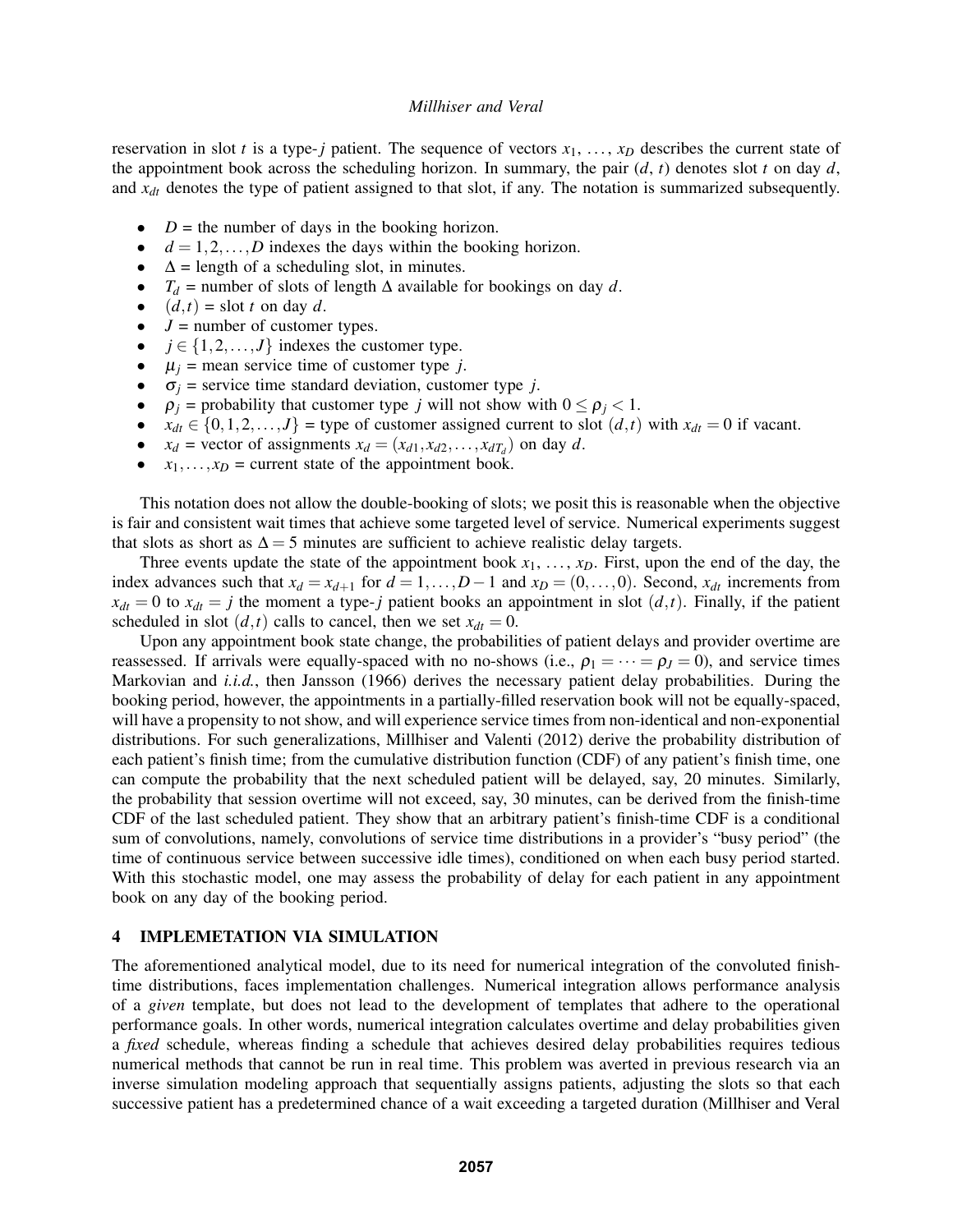2015). This leads to a set of arrival slots for homogenous patients. The problem was also averted in a prior simulation study by assigning arrival times based on individuals' (non-convoluted) service time distributions, rather than finish time distributions (Huang *et al.* 2012).

Millhiser and Veral (2015) adjust the arrival slots to the multiples of 5, 10, or 15-minute slots (e.g.,  $\Delta = 5$ , 10, or 15 minutes). The result is an "ideal" template based on the assumption that the schedulers will be able to fill all slots with the designated homogenous class of patients. Figure 1 depicts one such template, where rounded slots are adjusted so that all patients have 80% or higher chance of waiting for no more than 20 minutes. The bars in Figure 1 depict the slot length between successive arrivals, and the superimposed line graph shows the associated probability that each scheduled patient will wait at most 20 minutes.



Figure 1: Operational performance of a template when service times are gamma-distributed with mean 30 minutes and coefficient of variation 0.2. The left axis denotes the probability of 20-minute delays indicated by the solid line (source: Millhiser & Veral 2015, Figure 4b.).

Outpatient clinics that schedule appointments via telephone, however, serve numerous types of patient classes with differing consult lengths, and the patient preferences preclude providers' ability to populate each session slot sequentially, without gaps between successive appointment requests.

The proposed decision support tool takes advantage of Millhiser and Veral's (2015) simulation-based probability analysis, and extends it to partially-booked sessions of heterogenous patient types. We assume that the moment a patient calls to request a booking, the scheduler and patient have designated a mutually agreeable day  $d \in \{1, ..., D\}$  (e.g., the provider is in, the patient has available time, and the template is partially filled with unreserved slots) and the scheduler can ascertain the calling patient's type (e.g., service time characteristics of the type of consultation required). Equipped with this information, the simulator checks the start time of every available slot (i.e., every slot  $(d,t)$  with  $x_{dt} = 0$ ) and simulates *R* replicates of the entire session, with the patient calling for the reservation request placed in each of the available slots.

For each patient type *j*, we assume that there is a history of *n<sup>j</sup>* historical service times, and so for every simulation run we draw each booked patient's random service time using the well-known bootstrapping method. (Alternatively, fitted historical service time distributions that pertain to the corresponding patient type can be used for random number generation.)

### 4.1 The probability of the next calling patient's delay

We assume that the provider has specified a target probability of delay denoted [*P*,*M*] where *P* is the desired probability that a patient waits at most *M* minutes from the scheduled time of arrival until the time the patient is actually seen by the provider. First, the simulation computes the probability that the delay does not exceed *M* minutes for every unbooked slot into when the next calling patient may be placed. Let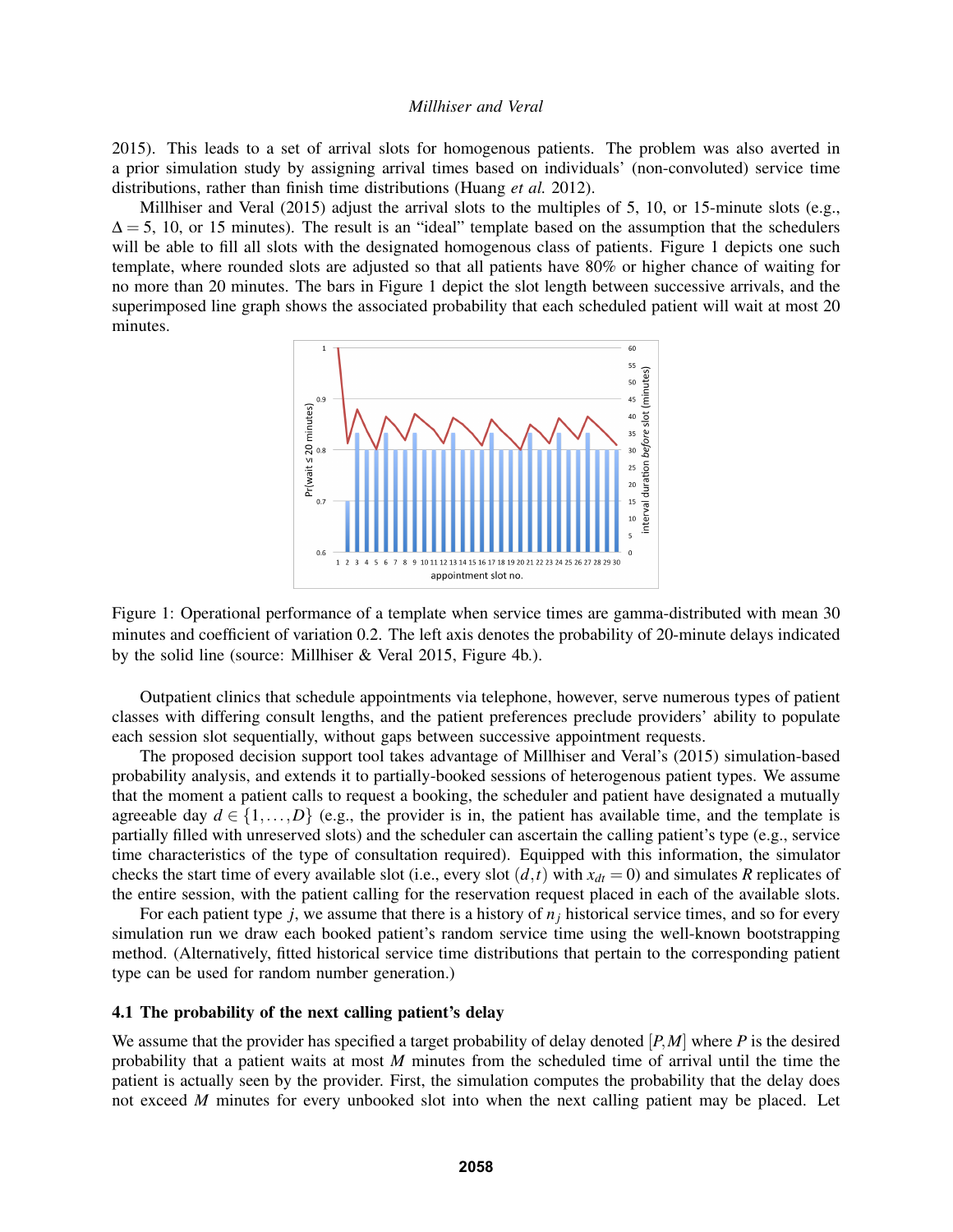$A_d = \{t : x_{dt} = 0\}$  be the set of available (unreserved) slots on day *d*. On a given day *d*, we specifically denote the probability  $p_t = \Pr(\text{delay} \leq M)$  for all  $t \in A_d$ . Note that  $p_t$  is a function of the booked patients in the appointment book, not the type of the calling patient, and so  $p_t$  can be computed immediately after any change in appointment book state.

# 4.2 The probability of existing reservations' delays

When the next calling patient's type is revealed, the probability of delays for existing reservations may be computed via simulation. We let  $B_d = \{t : x_{dt} > 0\}$  be the set of slots on day *d* that are booked with a prior reservation. The probability of delay of an existing reservation depends on which available slot the next calling patient is placed. On day *d*, let  $q_{s|t}$  be the probability that the existing reservation in slot  $s \in B_d$  be delayed at most *M* minutes given that the new calling patient is assigned to slot  $t \in A_d$ .

We exemplify in Figure 2 with a simple one-hour session on some future day *d* consisting of 12 slots of  $\Delta = 5$  minutes. The session ends at 9:00 at which time overtime may be incurred. There are five reservations in he appointment book; they called in the order A, B, C, D, and E, and made reservations for the slots indicated in column (a). That is, column (a) depicts the initial session profile and available slots prior to the arrival of the 6th reservation request, i.e.,  $A_d = \{1, 5, 7, 8, 9, 11, 12\}$  and  $B_d = \{2, 3, 4, 6, 10\}$ . Column (b) gives the delay probabilities  $p_t$  for each available slot  $t \in A_d$ . Column (c) gives the delay probabilities  $q_{s|t}$ for each booked slot  $s \in B_d$  given every possible "next" reservation in slot  $t \in A_d$ . These probabilities are extended to the session end with *pse* denoting that the probability that the existing bookings incur overtime of at most  $M_{se}$  minutes, and the related probabilities of overtime  $q_{se|t}$  if the next caller is assigned to slot  $t \in A_d$ .

|              |      |                 | $Pr(delay \leq M$ minutes) |                                                                          |  |  |
|--------------|------|-----------------|----------------------------|--------------------------------------------------------------------------|--|--|
| Interval     | Time | (a) Reservation | (b) New Patient            | (c) Existing Reservations                                                |  |  |
|              | 8:00 |                 | $p_1 = 1$                  |                                                                          |  |  |
| 2            | 8:05 | Patient E       |                            | $q_{2 1}, q_{2 5}, q_{2 7}, q_{2 8}, q_{2 9}, q_{2 11}, q_{2 12}$        |  |  |
| $\mathbf{3}$ | 8:10 | Patient A       |                            | $q_{3 1}, q_{3 5}, q_{3 7}, q_{3 8}, q_{3 9}, q_{3 11}, q_{3 12}$        |  |  |
| 4            | 8:15 | Patient D       |                            | $q_{4 1}, q_{4 5}, q_{4 7}, q_{4 8}, q_{4 9}, q_{4 11}, q_{4 12}$        |  |  |
| 5            | 8:20 |                 | $p_5 < 1$                  |                                                                          |  |  |
| 6            | 8:25 | Patient B       |                            | $q_{6 1}, q_{6 5}, q_{6 7}, q_{6 8}, q_{6 9}, q_{6 11}, q_{6 12}$        |  |  |
| 7            | 8:30 |                 | $p_7$                      |                                                                          |  |  |
| 8            | 8:35 |                 | $p_8$                      |                                                                          |  |  |
| 9            | 8:40 |                 | $p_9$                      |                                                                          |  |  |
| 10           | 8:45 | Patient C       |                            | $q_{10 1}, q_{10 5}, q_{10 7}, q_{10 8}, q_{10 9}, q_{10 11}, q_{10 12}$ |  |  |
| 11           | 8:50 |                 | $p_{11}$                   |                                                                          |  |  |
| 12           | 8:55 |                 | $p_{12}$                   |                                                                          |  |  |
| End          | 9:00 | Session End     | $p_{se}$                   | $q_{se 1}, q_{se 5}, q_{se 7}, q_{se 8}, q_{se 9}, q_{se 11}, q_{se 12}$ |  |  |

Figure 2: A sample template with 5 existing bookings.

Note that  $p_1 = q_{2|5} = q_{2|7} = q_{2|8} = q_{2|9} = q_{2|11} = q_{2|12} = 1$  as the first patient experiences no delay. However  $q_{2|1}$  < 1 as assigning the calling patient to slot 1 would delay Patient E (slot 2) with positive probability. If the calling patient reserves slot 5, then  $p<sub>5</sub>$  < 1 as there would be considerable likelihood that three consecutive consultations staring at 8:05, 8:10, and 8:15 would create an excessive delay for slot 5; furthermore, if slot 5 is booked by the 6th patient ("F"), then Patient B in the 6th slot would have even a higher probability that his/her wait would exceed *M* minutes.

A user-friendly presentation of the resulting probabilities is implemented through color-coding to indicate those probabilities that are between *P* and  $P-10\%$  (yellow); and less than  $P-10\%$  (red). This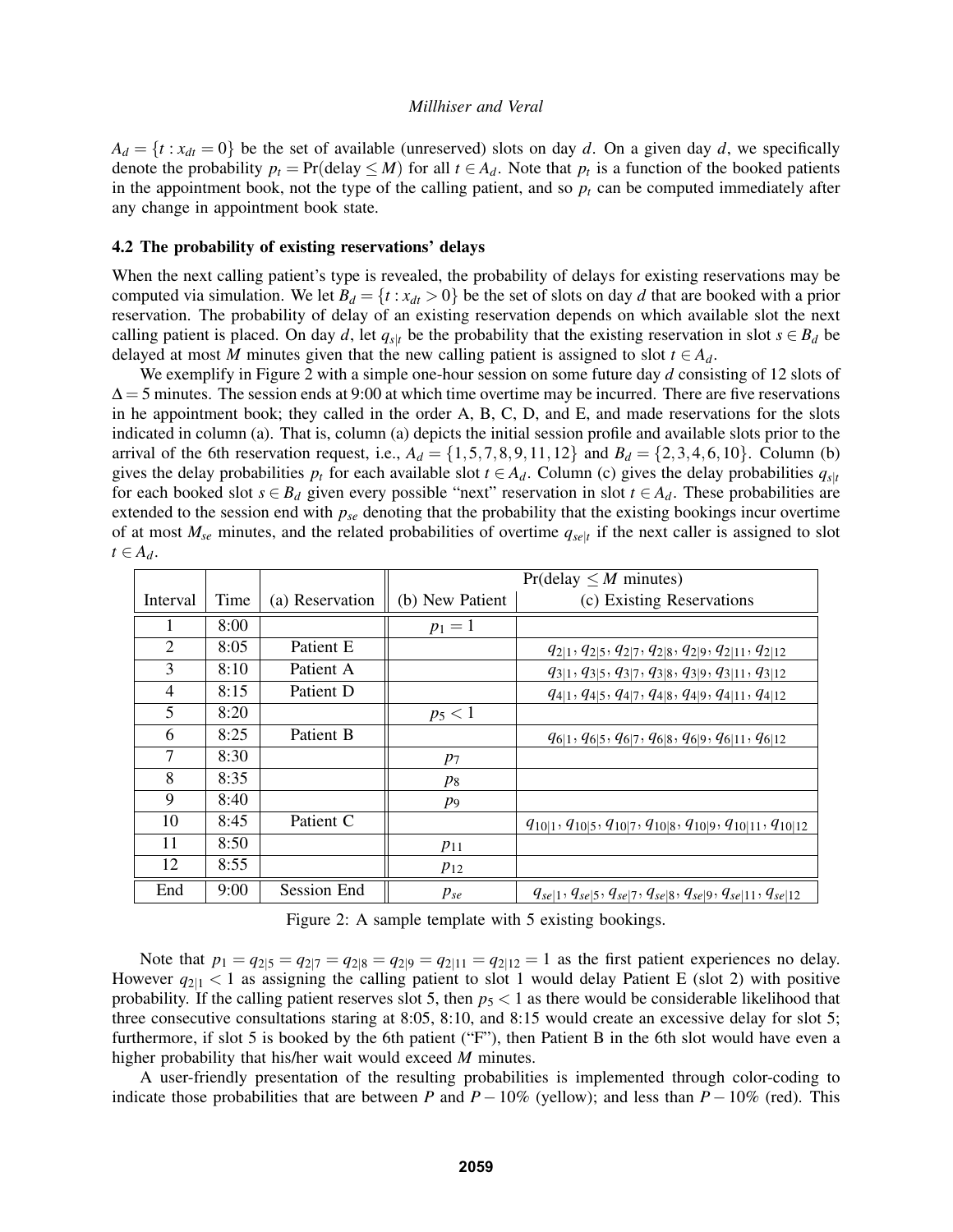information allows the scheduler to deny the "red" slots and use discretion about populating the "yellow" slots while negotiating with the patient.

### 4.3 Summary of simulation procedure

Summarizing the above discussion, we use the following simulation routine for reporting the operational characteristics of the current appointment book.

- 1. Suppose a type-*j* patient calls to request a reservation,  $j \in \{1, ..., J\}$ .
- 2. For every day *d* and every available slot  $\hat{t} \in A_d$ , repeat the following steps.
	- (a) Initialize a counter  $C_{dt} = 0$  for every slot  $(d,t)$ ,  $t = 1, \ldots, T_d$ .
	- (b) Temporarily force the next caller to be assigned slot  $\hat{t}$  and update the set of booked slots  $\hat{B}_d = B_d \cup \{\hat{t}\}.$
	- (c) Assume that patients and providers arrive punctually such that the first scheduled arrival of each day starts on time.
	- (d) For every booked slot  $(d,t)$  with  $t \in \hat{B}_d$  with an assigned patient of type  $x_{dt} > 0$ , draw a binomial random variable with probability  $\rho_{x_{dt}}$  of not showing, and if the patient shows, then draw a random number from the service time distribution of a type- $x_{dt}$  patient.
	- (e) Compute the delay for every slot  $(d,t)$  with  $x_{dt} > 0$  (and the patient showing), given each prior patient's finish time. For every slot  $(d,t)$  where the delay does not exceed *M* minutes, increment  $C_{dt} = C_{dt} + 1$ .
	- (f) Repeat steps 2(c) to 2(e) for *R* simulation replicates.
	- (g) For every slot  $(d,t)$  assigned patient type  $x_{dt} > 0$ , compute the probability  $C_{dt}/R$ . Let  $p_f = C_{d\hat{t}}/R$ and  $q_{t|\hat{t}} = C_{dt}/R$  for all  $t \in \hat{B}_d \setminus \{\hat{t}\}.$
- 3. At the scheduler's discretion, assign the calling patient of type *j* to a slot in set *A<sup>d</sup>* using the information in step 2(g) as a guide.
- 4. Go to step 1.

The decision support tool reports the information given in step  $2(g)$  to inform the decision in step 3. We coded the simulation in Java; run times to executive the above steps using 1 million simulation replications on 8-hr sessions has not exceeded 5 seconds on a 2.7 GHz Intel Core i7 processor; the time to rerun the simulation after every patient booking is not a hindrance in practice.

### 5 EXAMPLE AND DISCUSSION

We give an illustrative example of the foregoing methodology using a data set reported by Huang and Verduzco (2015): 8 patient classes whose mean and standard deviation of consultation times at a women's health clinic are summarized in Figure 3. Note how expected service times conveniently fit into traditional 15- and 30-minute slots with minimal rounding. Suppose that the provider stated performance targets of 90% of sessions experiencing less than 30 minutes overtime, and 80% of patients waiting less than 20 minutes to be seen. For demonstration purposes, we assume a 5% no-show rate for all patient types. Consider a 4-hour session from 8:00 AM to 12:00 PM on Wednesday, March 15, 2017, and suppose at this moment (prior to March 15) there are 5 existing reservations shown in Figure 4 and a Level 2 patient is calling to request a March 15 appointment. Upon identifying the patient type, the decision support tool simulates the session and reports the probabilities shown in Figure 5(a). The following interpretations of Figure 5(a) may be useful.

1. The left column in Figure 5 gives times in 5-minute increments (we assume the scheduling software can accommodate such slots).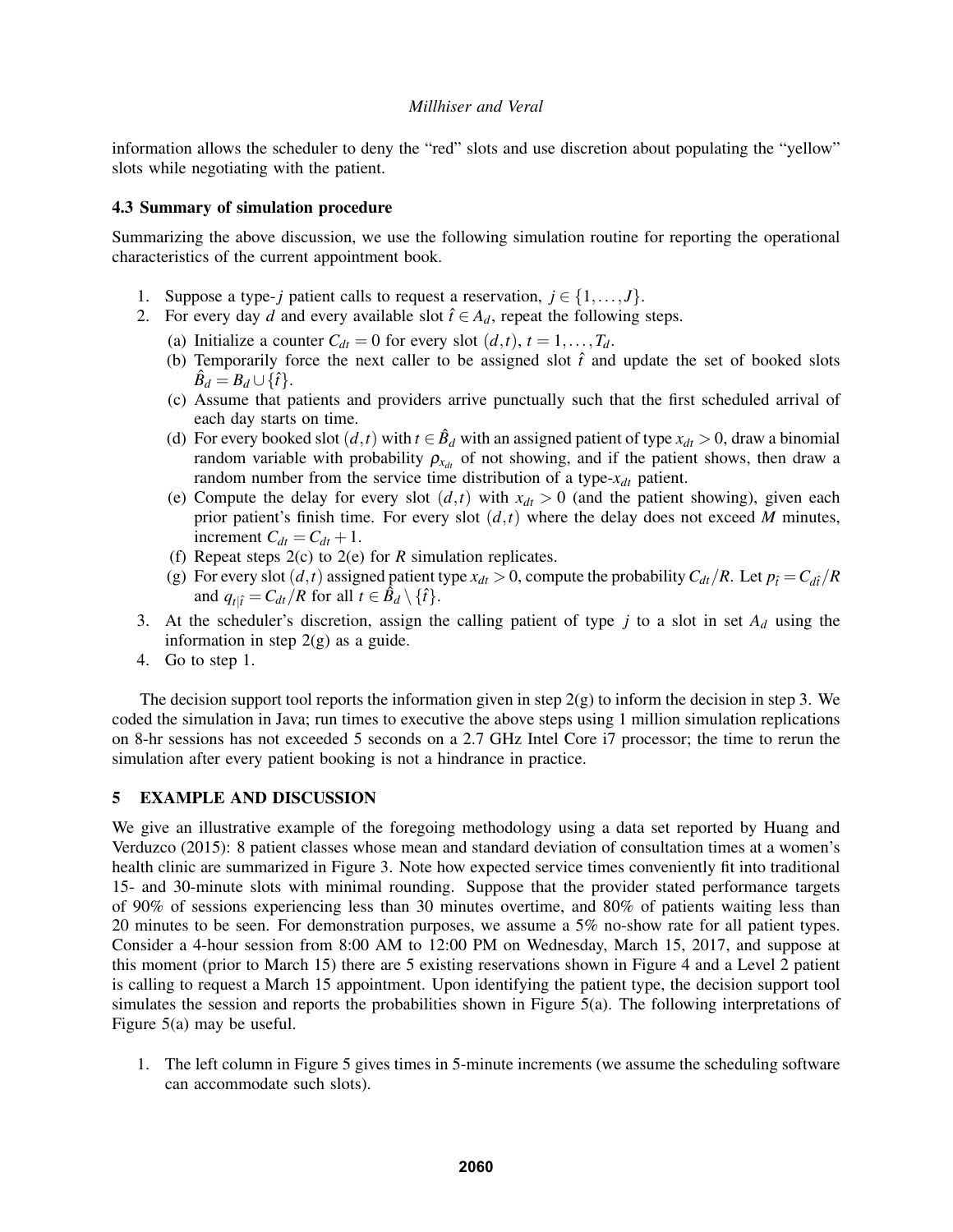| Code | Patient Type              | Mean | Std. Dev. | N   |
|------|---------------------------|------|-----------|-----|
| А    | <b>Birth Control Mamt</b> | 14.3 | 3.7       | 20  |
| B    | Follow-up                 | 16.1 | 11.3      | 22  |
| C    | Level 1                   | 25.0 | 7.4       | 39  |
| D    | Level 2                   | 37.1 | 10.3      | 32  |
| F    | New Obstetric             | 37.1 | 10.9      | 38  |
| F    | Postpartum                | 26.1 | 12.1      | 17  |
| G    | Physical Exam             | 33.7 | 11.8      | 50  |
| н    | Routine Obstetric         | 13.0 | 5.7       | 207 |

*Millhiser and Veral*

Figure 3: Consultation time distributions in minutes for 8 patient types (source: Huang & Verduzco 2015).

| $8:00$ AM | 8:30 AM | $9:00$ AM                                            | 10:00 AM | 11:00 AM |
|-----------|---------|------------------------------------------------------|----------|----------|
|           |         | New Obstetric Postpartum Physical Exam New Obstetric |          | Level 1  |

| Figure 4: Five existing reservations used in numerical example. |  |  |
|-----------------------------------------------------------------|--|--|
|                                                                 |  |  |
|                                                                 |  |  |

- 2. Any 5-minute slot with an existing reservation is "greyed-out" and displays the patient type and the probability that this patient incurs at most 20-minutes' wait given the existing 5 reservations. This prevents the scheduler from double-booking any one 5-minute slot. For example, the scheduled Postpartum patient at 8:30 presently has a 90% chance of waiting less than 20 minutes.
- 3. Empty cells are those with probability greater than 0.9 for the OT column, and 0.8 for the two patient wait columns (hidden to simplify the output).
- 4. The second column (" $Pr(OT \le 30 \text{ min})$ ") gives for each slot the probability that the session incurs at most 30 minutes' overtime if the calling Level 2 patient is assigned to that slot. Reservations at 11:45 or later violate the 90% target and are hence colored light red. On this basis only, it is advised that the Level 2 patient be assigned 11:40 or earlier.
- 5. The third column ("Pr(next wait  $\leq$  20 min)") indicates for every available slot the chance that the existing reservation immediately following the slot waits at most 20 minutes if the Level 2 patient were assigned that slot. For example, if the calling Level 2 patient is given 9:30, then 10:00 Obstetric patient will have 56% chance of waiting at most 20 minutes. On this basis, inserting the Level 2 patient prior to 11:05 will cause an existing reservation a delay that does not meet the performance target (and such cells are hence coded red).
- 6. The fourth column ("Pr(wait  $\leq 20$  min)") indicates for each slot the probability that the calling Level 2 patient will wait at most 20 minutes if assigned to that slot. Slots that miss the target by no more than 10% (i.e., 70% to 80%) are shaded yellow; slots that miss the target by more than 10% are shaded light red.
- 7. The gray shaded cells show the feasible slots with respect to each constraint independently. Only slots 11:15 to 11:40 satisfy all three criteria, as indicated with the green cells with red outlining, prompting the scheduler to assign the calling Level 2 patient to one of these 6 slots if possible.
- 8. While the decision support tool does not allow double-bookings on top of an existing reservation, two bookings 5 minutes apart are possible, and the decision support tool indicates that in this case one would not do this in the interest of the performance goals.

Figure 5(a) is meant to exemplify that value of the decision support tool. Most likely, in practice, such a clinic would work with 15- and 30-minute slots. A scheduler in a traditional scheduling system would likely offer 9:30, 10:30, and 11:30 as viable times. However, the decision support tool makes it clear that the patient should be directed to the 11:30 slot or a different day. Moreover, the software gives the scheduler full information—that any slot from 11:15 to 11:40 (not only 11:30) allow all three performance criteria to be met.

Another benefit of the software is that as it dynamically recalculates the probabilities with each subsequent reservation, and it also dynamically recalculates the probabilities for every patient type. For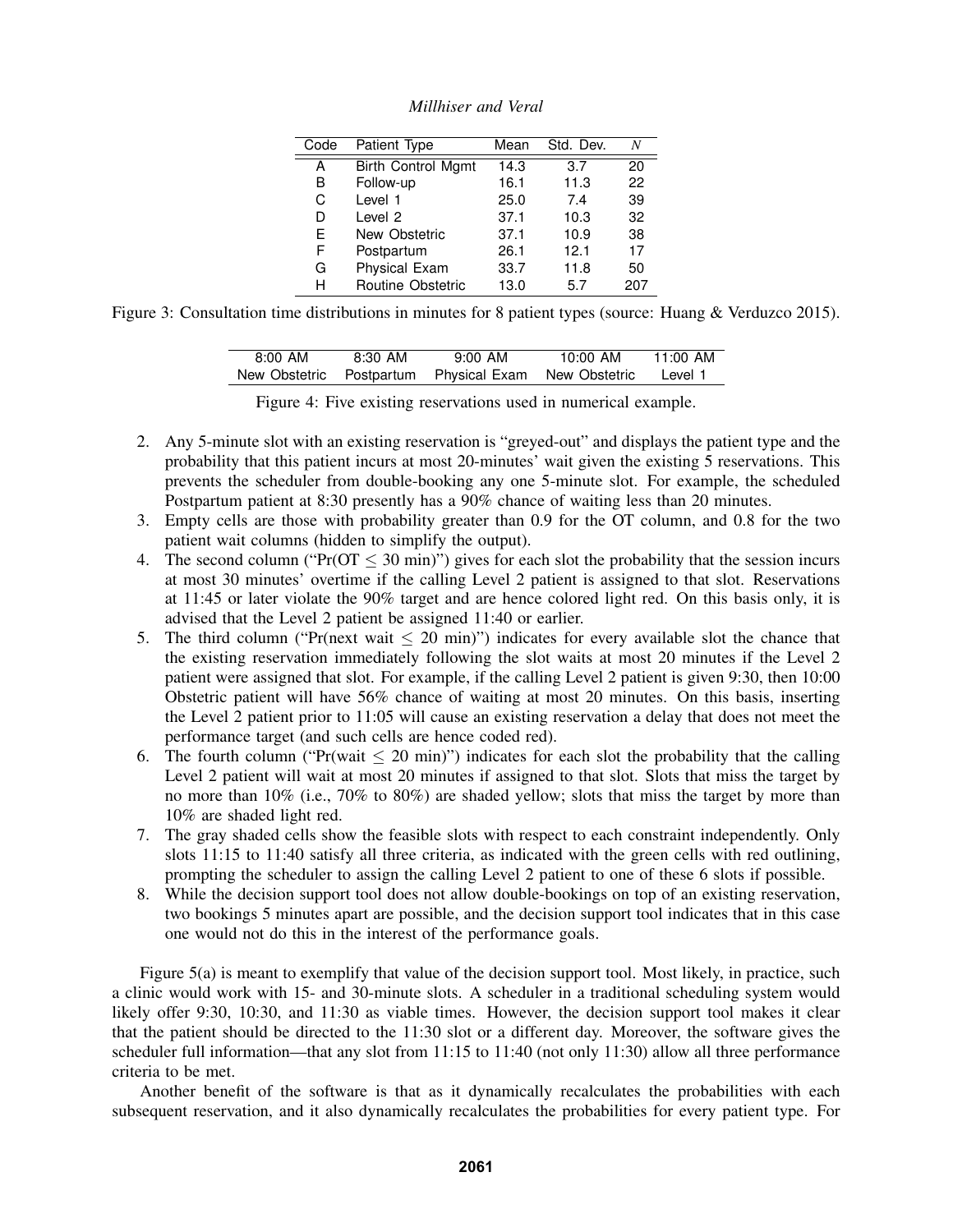| Time           | $Pr(OT \leq 30min)$                                                                  | Pr(next wait<20min)                      | Pr(wait<20min) | Time           | Pr(OT < 30min) | Pr(next wait<20min)              | Pr(wait<20min) |
|----------------|--------------------------------------------------------------------------------------|------------------------------------------|----------------|----------------|----------------|----------------------------------|----------------|
| 08:00          | New Obstetric Reservation (1.00)                                                     |                                          |                | 08:00          |                | New Obstetric Reservation (1.00) |                |
| 08:05          |                                                                                      | 0.10                                     | 0.23           | 08:05          |                | 0.52                             | 0.23           |
| 08:10          |                                                                                      | 0.09                                     | 0.28           | 08:10          |                | 0.52                             | 0.28           |
| 08:15          |                                                                                      | 0.09                                     | 0.41           | 08:15          |                | 0.52                             | 0.41           |
| 08:20          |                                                                                      | 0.07                                     | 0.59           | 08:20          |                | 0.52                             | 0.59           |
| 08:25          |                                                                                      | 0.05                                     | 0.72           | 08:25          |                | 0.52                             | 0.72           |
| 08:30          |                                                                                      | Postpartum Reservation (0.90)            |                | 08:30          |                | Postpartum Reservation (0.90)    |                |
| 08:35          |                                                                                      | 0.12                                     | 0.24           | 08:35          |                | 0.57                             | 0.24           |
| 08:40          |                                                                                      | 0.11                                     | 0.37           | 08:40          |                | 0.57                             | 0.37           |
| 08:45          |                                                                                      | 0.11                                     | 0.50           | 08:45          |                | 0.57                             | 0.50           |
| 08:50          |                                                                                      | 0.08                                     | 0.66           | 08:50          |                | 0.57                             | 0.66           |
| 08:55          |                                                                                      | 0.05                                     | 0.78           | 08:55          |                | 0.57                             | 0.78           |
| 09:00          |                                                                                      | Physical Exam Reservation (0.87)         |                | 09:00          |                | Physical Exam Reservation (0.87) |                |
| 09:05          |                                                                                      | 0.57                                     | 0.15           | 09:05          |                |                                  | 0.15           |
| 09:10          |                                                                                      | 0.56                                     | 0.23           | 09:10          |                |                                  | 0.23           |
| 09:15          |                                                                                      | 0.57                                     | 0.36           | 09:15          |                |                                  | 0.36           |
| 09:20          |                                                                                      | 0.56                                     | 0.51           | 09:20          |                |                                  | 0.51           |
| 09:25          |                                                                                      | 0.56                                     | 0.62           | 09:25          |                |                                  | 0.62           |
| 09:30          |                                                                                      | 0.56                                     | 0.72           | 09:30          |                |                                  | 0.72           |
| 09:35          |                                                                                      | 0.51                                     |                | 09:35          |                |                                  |                |
| 09:40          |                                                                                      | 0.43                                     |                | 09:40          |                |                                  |                |
| 09:45          |                                                                                      | 0.36                                     |                | 09:45          |                |                                  |                |
| 09:50          |                                                                                      | 0.20                                     |                | 09:50          |                |                                  |                |
| 09:55          |                                                                                      | 0.08                                     |                | 09:55          |                |                                  |                |
| 10:00<br>10:05 |                                                                                      | New Obstetric Reservation (0.99)<br>0.65 | 0.21           | 10:00          |                | New Obstetric Reservation (0.99) |                |
| 10:10          |                                                                                      | 0.65                                     | 0.27           | 10:05<br>10:10 |                |                                  | 0.21<br>0.27   |
| 10:15          |                                                                                      | 0.64                                     | 0.39           | 10:15          |                |                                  | 0.39           |
| 10:20          |                                                                                      | 0.64                                     | 0.56           | 10:20          |                |                                  | 0.56           |
| 10:25          |                                                                                      | 0.64                                     | 0.69           | 10:25          |                |                                  | 0.69           |
| 10:30          |                                                                                      | 0.64                                     |                | 10:30          |                |                                  |                |
| 10:35          |                                                                                      | 0.58                                     |                | 10:35          |                |                                  |                |
| 10:40          |                                                                                      | 0.50                                     |                | 10:40          |                |                                  |                |
| 10:45          |                                                                                      | 0.42                                     |                | 10:45          |                |                                  |                |
| 10:50          |                                                                                      | 0.23                                     |                | 10:50          |                |                                  |                |
| 10:55          |                                                                                      | 0.09                                     |                | 10:55          |                |                                  |                |
| 11:00          |                                                                                      | Level 1 Reservation (1.00)               |                | 11:00          |                | Level 1 Reservation (1.00)       |                |
| 11:05          |                                                                                      |                                          | 0.55           | 11:05          |                |                                  | 0.55           |
| 11:10          |                                                                                      |                                          | 0.72           | 11:10          |                |                                  | 0.72           |
| 11:15          |                                                                                      |                                          |                | 11:15          |                |                                  |                |
| 11:20          |                                                                                      |                                          |                | 11:20          |                |                                  |                |
| 11:25          |                                                                                      |                                          |                | 11:25          |                |                                  |                |
| 11:30          |                                                                                      |                                          |                | 11:30          |                |                                  |                |
| 11:35          |                                                                                      |                                          |                | 11:35          |                |                                  |                |
| 11:40          |                                                                                      |                                          |                | 11:40          |                |                                  |                |
| 11:45          | 0.79                                                                                 |                                          |                | 11:45          |                |                                  |                |
| 11:50          | 0.61                                                                                 |                                          |                | 11:50          |                |                                  |                |
| 11:55          | 0.49                                                                                 |                                          |                | 11:55          |                |                                  |                |
|                | (a) A "Level 2" patient is calling.<br>(b) A "Routine Obstetric" patient is calling. |                                          |                |                |                |                                  |                |

Figure 5: The decision support tool when there are five existing bookings and the patient calling to request an appointment is of type (a) "Level 2" and (b) "Routine Obstetric."

instance, rather than a Level 2, suppose that a Routine Obstetric patient is on the phone requesting a March 15 appointment, given the same existing 5 reservations as before. The decision support tool would give different probabilities shown in Figure 5(b). The second column now indicates that a Routine Obstetric patient (with short service times of mean 13.0 and standard deviation 5.7 minutes) does not jeopardize the 30-minute overtime target, even if assigned 11:55. The third column in Figure 5(b) shows 22 more slots where the Routine Obstetric patient has an 80% or better chance of not delaying an existing reservation 20 minutes. In other words, it is possible to "squeeze in" a Routine Obstetric patient anywhere between the 3rd and 4th reservations or between the 4th and 5th reservations, whereas a Level 2 patient cannot. Finally, the fourth columns of Figures 5(a) and 5(b) are identical, as one expects given that the calling patient's delay is due to the existing reservation types.

While the decision support tool aids the scheduler in not violating service level targets, it does not attempt to optimize the schedule with respect to throughput or utilization. Most notably, it does not prevent the scheduler from inserting unnecessarily long gaps between successive appointments. To exemplify, in Figure 5(a), the "recommended" slots for a calling Level 2 patient are 11:15 through 11:40. If the scheduler places the patient in the 11:20 slot, then the 11:15 slot will not accommodate any future patient (as any placement would violate the waiting time target for the 11:20 slot), resulting in a 5-minute gap that is "wasted". Likewise, if this future calling patient were scheduled in the 11:25 slot, the 11:15 and 11:20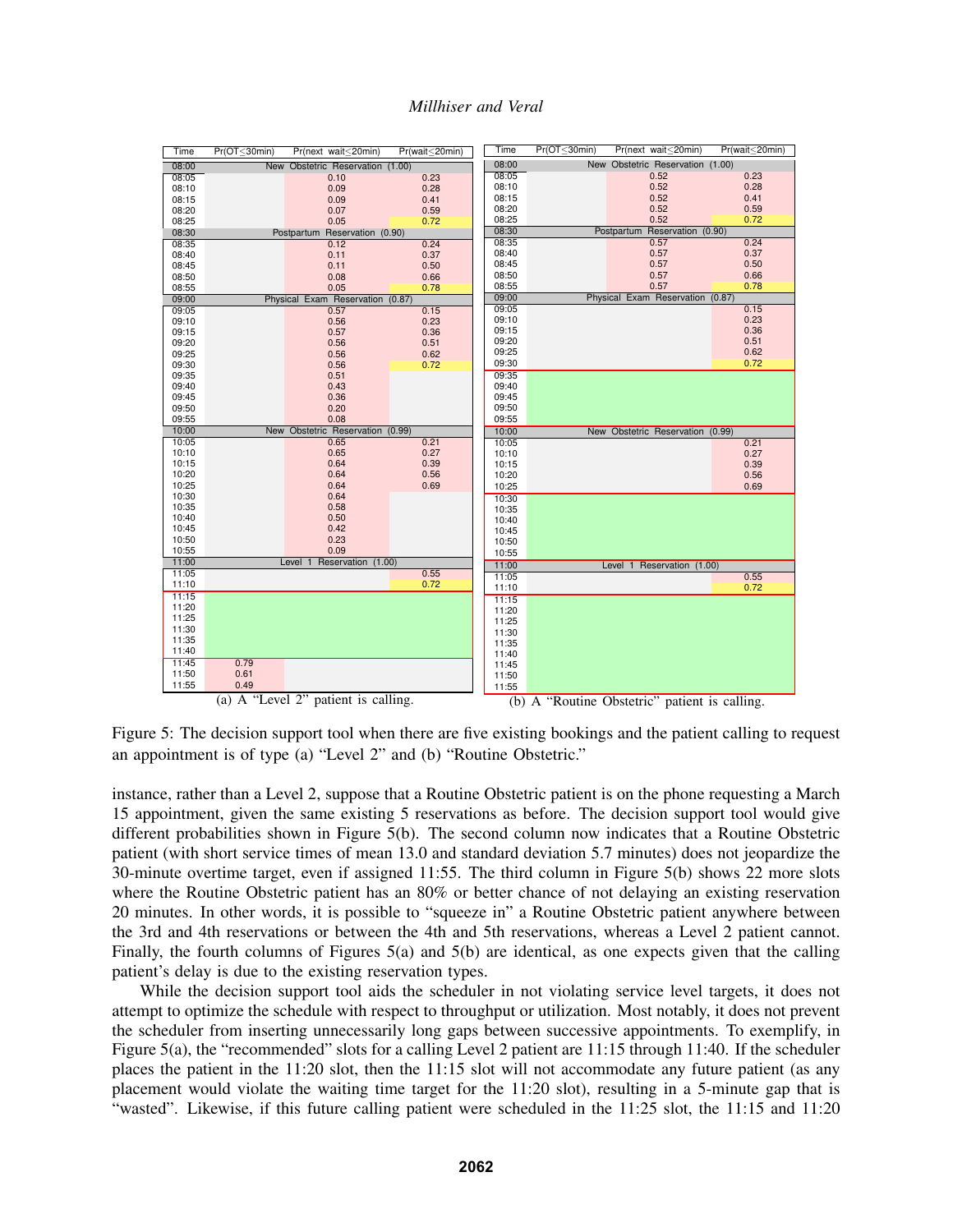slots would not be adequate for longer consult types (e.g., codes C-G in Figure 3). To ameliorate the inefficiencies that may arise from this dynamic, schedulers should be urged to place patients in the first  $(i.e., 11:15)$  or the last  $(i.e., 11:40)$  slot in any block of multiple contiguous available slots.

Even though this is a shortcoming from scheduling theory perspective, it is more reflective of operational reality in real-time appointment scheduling. Future work in this field may incorporate optimization efforts for static scheduling environments where demand is known in advance. Examples may include elective surgeries that are scheduled for the relatively distant future or inpatient radiology scheduling where most physicians request service in the early morning, and the requests may be batched prior to scheduling.

# 6 SUMMARY

At the time of this writing the authors are preparing to pilot the decision support tool in July-August 2016 at a major New York City healthcare network. The presentation given at the December 2016 Winter Simulation Conference will summarize the foregoing research and simulation methodology. We will give a demonstration of the decision support tool and share results and insights from the pilot study (if available).

In summary, we have presented a simulation methodology that we believe is the first of its kind to allow schedulers in ambulatory care services to dynamically monitor the affect of booking heterogeneous calling patients on a scheduling template's operational performance. Based on prior research, we have expressed those performance measures as probabilities of delay and overtime which we believe to be a natural/intuitive way to express risk and uncertainty.

### **REFERENCES**

- Berg, B.P., Denton, B.T., Erdogan, S. A., Rohleder, T., and Huschka, T. 2014. "Optimal booking and scheduling in outpatient procedure centers." *Computers & Operations Research* 50: 24-37.
- Cayirli, T. 2004. *Ambulatory care performance: A simulation study of the role of appointment scheduling rules, patient classification and environmental factors*. PhD Dissertation, Baruch College, The City University of New York.
- Cayirli, T., Veral, E.A., and Rosen, H. 2006. "Designing appointment scheduling systems for ambulatory care services." *Healthcare Management Science* 9(1): 47-58.
- Francis, J. 2014. "Two-in-three patients will book medical appointments online in five year, Accenture forecasts." Newsroom [blog], December 9, 2014, http://bit.ly/29Hcma7 (retrieved 14 July 2016).
- Gregg, H. 2014. "50 things to know about Epic, Cerner, MEDITECH, McKesson, Athenahealth and other major EHR vendors." *Becker's Health IT & CIO Review*, July 14, 2014, http://bit.ly/29MzUxb (retrieved 14 July 2016).
- Gupta, D., and Wang, W.Y. 2012. "Patient appointments in ambulatory care." Chapter 4 in *Handbook of Healthcare System Scheduling* (pp. 65-104), R. Hall (ed.), Springer US.
- Herrler, R., Heine, C., and Kluegl, F. 2002. "Appointment scheduling among agents: A case study in designing suitable interaction protocols." AMCIS 2002 Proceedings, 199.
- Huang, Y. L., Hancock, W. M., and Herrin, G. D. 2012. "An alternative outpatient scheduling system: Improving the outpatient experience." *IIE Transactions on Healthcare Systems Engineering* 2(2): 97-111.
- Huang, Y., and Verduzco, S. 2015. "Appointment template redesign in a women's health clinic using clinical constraints to improve service quality and efficiency." *Applied Clinical Informatics* 6(2): 271-287.
- Kaandorp, G. C., and Koole, G. 2007. "Optimal outpatient appointment scheduling." *Health Care Management Science* 10(3): 217-229.
- Klassen, K.J., and Rohleder, T.R. 1996. "Scheduling outpatient appointments in a dynamic environment." *Journal of Operations Management* 14(2): 83-101.
- Koppel, R., and Lehmann, C.U. 2015. "Implications of an emerging EHR monoculture for hospitals and healthcare systems." *Journal of the American Medical Informatics Association* 22(2): 465-471.
- Liu, N., Ziya, S., and Kulkarni, V.G. 2010. "Dynamic scheduling of outpatient appointments under patient no-shows and cancellations." *Manufacturing & Service Operations Management* 12(2): 347-364.